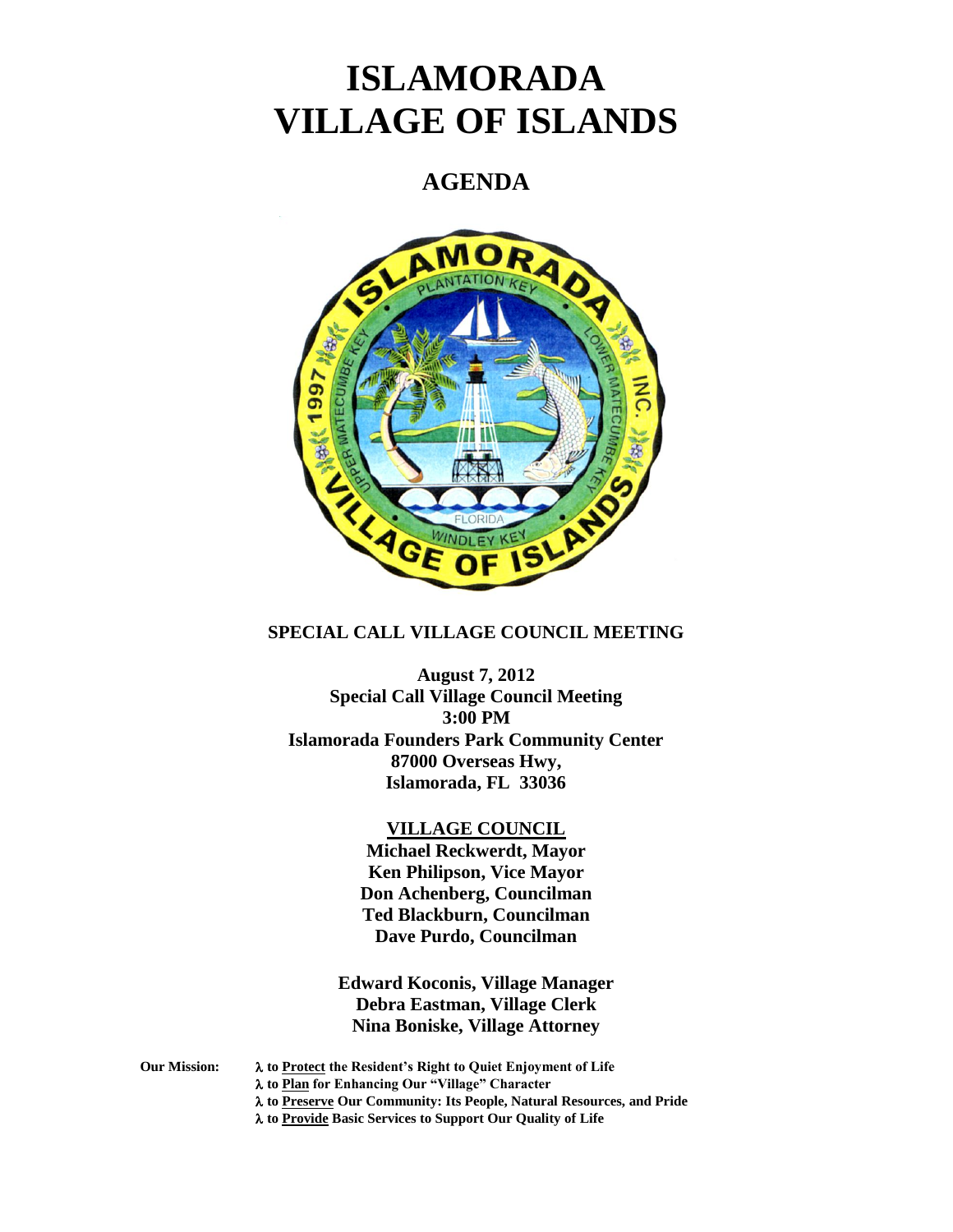#### **ISLAMORADA VILLAGE COUNCIL**

**Special Call Village Council Meeting Founders Park Community Center 87000 Overseas Hwy Islamorada, Florida 33036**

> **Tuesday, August 7, 2012 3 PM**

#### **I. CALL TO ORDER/ROLL CALL**

#### **II. PLEDGE OF ALLEGIANCE**

#### **III. PUBLIC COMMENTS**

#### **IV. RESOLUTIONS**

**A.** Resolution Approving Cheeca Settlement Agreement **TAB 1**

**A RESOLUTION OF THE VILLAGE COUNCIL OF ISLAMORADA, VILLAGE OF ISLANDS, FLORIDA APPROVING A SETTLEMENT AGREEMENT BETWEEN CHEECA HOLDINGS, LLC AND CERTAIN AFFILIATED ENTITIES OF CHEECA HOLDINGS, LLC (INCLUDING NWLC, LLC), DANISE D. HENRIQUEZ (AS TAX COLLECTOR FOR MONROE COUNTY, FLORIDA) AND ISLAMORADA, VILLAGE OF ISLANDS IN THE CASE(S) STYLED CHEECA HOLDINGS, LLC, ET AL V. ISLAMORADA, VILLAGE OF ISLANDS AND DANISE D. HENRIQUEZ, TAX COLLECTOR, MONROE COUNTY, CASE NO. 08-CA-805-P, IN THE SIXTEENTH JUDICIAL CIRCUIT, TO SETTLE A CHALLENGE TO A 2008 WASTEWATER PLANNING SPECIAL ASSESSMENT AND THE CASE STYLED NWLC, LLC, ET AL V. ISLAMORADA, VILLAGE OF ISLANDS AND DANISE D. HENRIQUEZ, TAX COLLECTOR, MONROE COUNTY, CASE NO. 11-CA-816P (AS CONSOLIDATED INTO CASE NO. 11-CA-1077P), IN THE SIXTEENTH JUDICIAL CIRCUIT, TO SETTLE A LAWSUIT CHALLENGING A 2011 WASTEWATER CAPITAL SPECIAL ASSESSMENT; AND DISMISSING CHEECA'S OPPOSITION TO THE CASE STYLED ISLAMORADA, VILLAGE OF ISLANDS V. STATE OF FLORIDA, CASE NO. 11-CA-1077P, IN THE SIXTEENTH JUDICIAL CIRCUIT, A PENDING BOND VALIDATION PROCEDING; AUTHORIZING THE APPROPRIATE VILLAGE OFFICIALS TO EXECUTE THE SETTLEMENT AGREEMENT AND ANY ADDITIONAL DOCUMENTS PERTAINING TO THE SETTLEMENT; AUTHORIZING THE APPROPRIATE VILLAGE OFFICIALS TO TAKE ALL ACTIONS NECESSARY TO IMPLEMENT THE TERMS AND CONDITIONS OF THE SETTLEMENT AGREEMENT, TO EXECUTE AND FILE ANY REQUIRED DOCUMENTS WITH THE COURT TO CONCLUDE THE LITIGATION; AND PROVIDING FOR AN EFFECTIVE DATE**